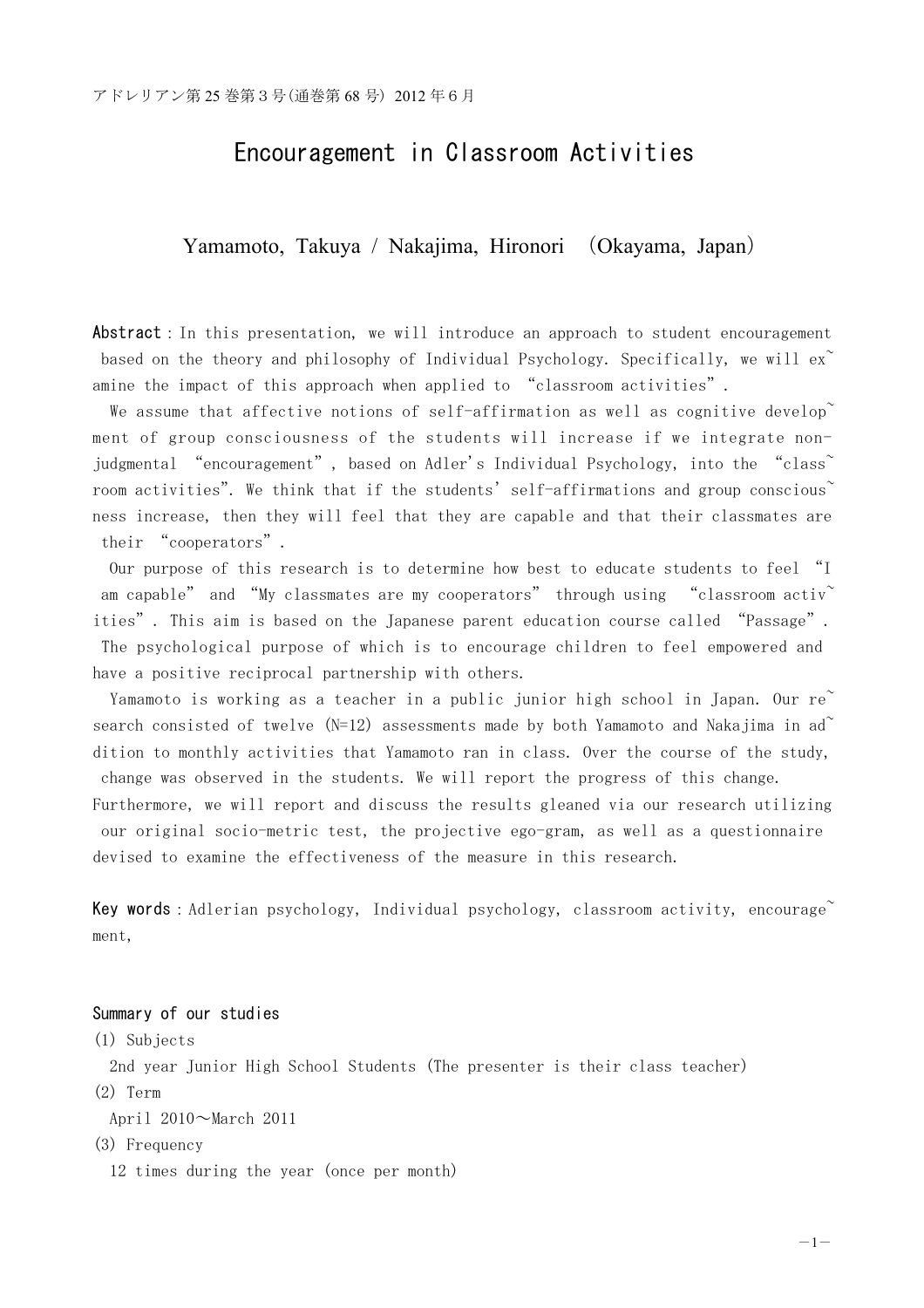## Objectives of the approach

(with an emphasis on the objective of raising children) Objectives of the behavioral phase

- (1) Independence
- (2) Cooperate with society

Psychological objectives

- (1) I have ability
- (2) Other people are my friends (Here we mean "classmates")
- Ⅰ. What we hope students will gain
- (1) Noticing the emotions (positive and negative) one is using regularly
- (2) Being able to listen to other classmates' conversations in depth.

(3) Being able to locate other classmates' efforts and strengths.

Ⅱ. Regarding the testing methods

(1) Sociometric testing

I installed commercial software and drafted the questions together with Mr. Nakajima.

(2) Survey

After listening to the opinions of students of Mr. Nakajima from Okayama University of Science, who answered a trial survey, we narrowed the questions down to 15.

(3) Projective EGOGRAM (Commonly called'P-EG')

Made by Nobue Nakamura and Youichi Matsuoka.

Sociometric Testing Questions

- 1.Which of your classmates are you friendly with?
- 2.Which of your classmates seem like they would get involved with a school event?
- 3.Which of your classmates are you interested in talking to?
- 4.Which of your classmates do you want to be of assistance to?
- 5.Which of your classmates can you rely on?

#### Survey questions

- 1. I am able to listen to others well.
- 2. I try to understand my classmates.
- 3. I can accept my classmates.
- 4. I can cooperate with classmates I don't especially like when necessary.
- 5. I can accept my classmates having a different opinion to my own.
- 6. I trust my classmates.
- 7. I have the ability to overcome all obstacles in my life on my own.
- 8. My classmates often listen to me.
- 9. My classmates try to understand me.
- 10. My classmates accept me.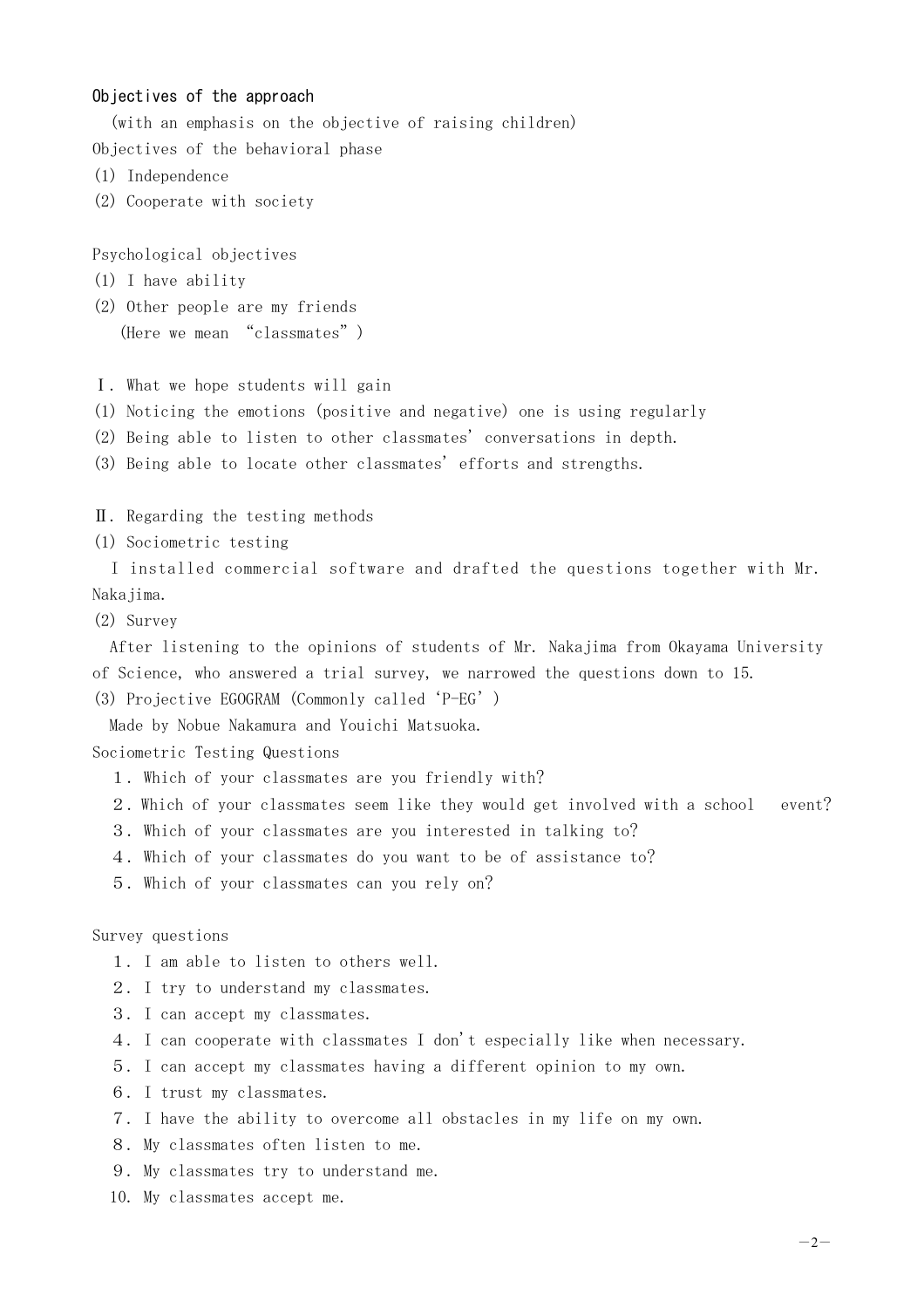- 11. My classmates trust me.
- 12. Even if the teacher scolds me, my classmates regard me leniently.
- 13. When I don't know what to do, my classmates help me out.
- 14. I can talk to my classmates about some things that I can't talk to my parents about.
- 15. I am at ease when I am with my classmates.

```
Actual procedure
Schedule
  1st time: May 7th 2010
Sociometric test, Survey, P-EG
 2nd \sim 5th time: Jun. 29th, Jul. 6th, Jul. 14th, Sep. 22nd
     ● Filling in an "Episode sheet"
     ● Group activity, "Courage card"
 6th time: Sep. 30th
     ● Sociometric test, Survey, P-EG
 7th~11th time: Oct. 6th, Nov. 10th, Dec 15th, Jan. 13th 2011, Feb. 16th
     ● Filling in an "Episode sheet"
     ● Group activity, "Courage card"
 12th time: Mar. 10th 2011
     ● Sociometric test, Survey, P-EG
```
Home Room Study

- 1. Write an "Episode sheet".
- 2. Present in groups.
- 3. Choose the topic contributors.
- 4. Read the episodes again.
- 5. In groups, look for the contributor's strengths, good ideas and pertinent points.
- 6. Fill in the "Courage card" (1 each) and present it to the contributor.

## Effects of each episode

\*After improvements to the results on the episode sheet, one can see the following results (example from student B):

1."Even though I wrote what I needed to bring in the message book, I forgot it"

2."Yesterday it was my turn to help serving lunch, but I forgot my mask. In order not to forget, I wrote it in big letters in my school diary, but I ended up forgetting it, so I was really disappointed. I was so surprised at myself. I wondered what the point of writing it in the first place was. However, I couldn't go home and get it, so I borrowed a mask from my teacher. I will definitely not forget it next time. Episode sheet

(Something written on an episode sheet)

When I stay up late at night studying and doing homework, my mother says to me "How long are you going to study? !" If I say "I'll decide", I'm told, "You're stupid,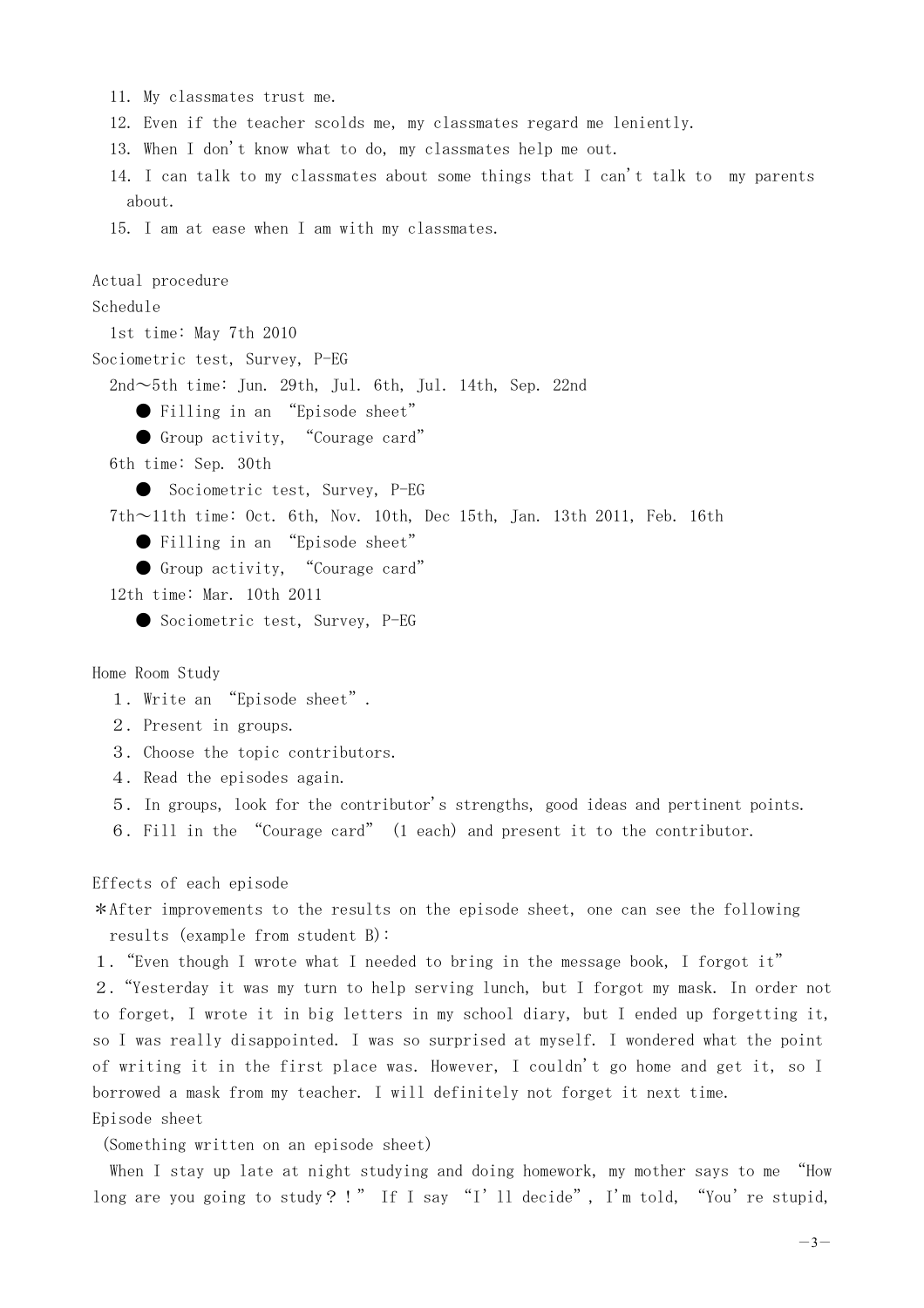so it's not going to do you any good to study that much!" I felt really angry at my mother.

(Student A)

# Worksheet

(In groups, look for student A's strengths or good points)

- He was studying hard with all his might.
- Even though he was really angry, he was calm about it.

Courage card

- Even though he was told "How long are you going to study!?" by his mother, the fact that he still has the will to study is amazing.
- I think that the mother said that because she was worried.
- I think that the fact that he was studying so late at night showed how much he was concentrating on his studies. I think that concentrating like that is a good thing.
- I think that trying so hard is a good thing.

Students' impressions

- Many people got to know about my episode, so it was very good. I was so happy that others took an interest in my story.
- It is difficult to think of positive points and negative points.
- Even for a failure or a negative episode, it was good that we were able to find the good points together.
- I will try to find many good points next time.
- I think doing this is good, because I am able to talk about my feelings.
- I thought that the courage card was like the Yu-Gi-Oh! card game (Konami game), which was good.
- I still find it hard to write about my episodes, but hearing about other people's episodes was good.
- When I wrote about my negative feelings,the courage card helped me to be more courageous.

Results of the sociometric tests

1. Which of your classmates are you friendly with?

Mutual choice: set 47→51 choice: set 30→42

- 2. Which of your classmates seem likely to get involved with a school event? Mutual choice: set 22→30 choice: set 60→67
- 3. Which of your classmates are you interested in talking to?

Mutual choice: set  $14\rightarrow 15$  choice: set  $50\rightarrow 63$ 

4. Which of your classmates do you want to be of assistance to?

Mutual choice: set 14→16 choice: set 35→62

5. Which of your classmates can you rely on? Mutual choice: set 24→37 choice: set 49→58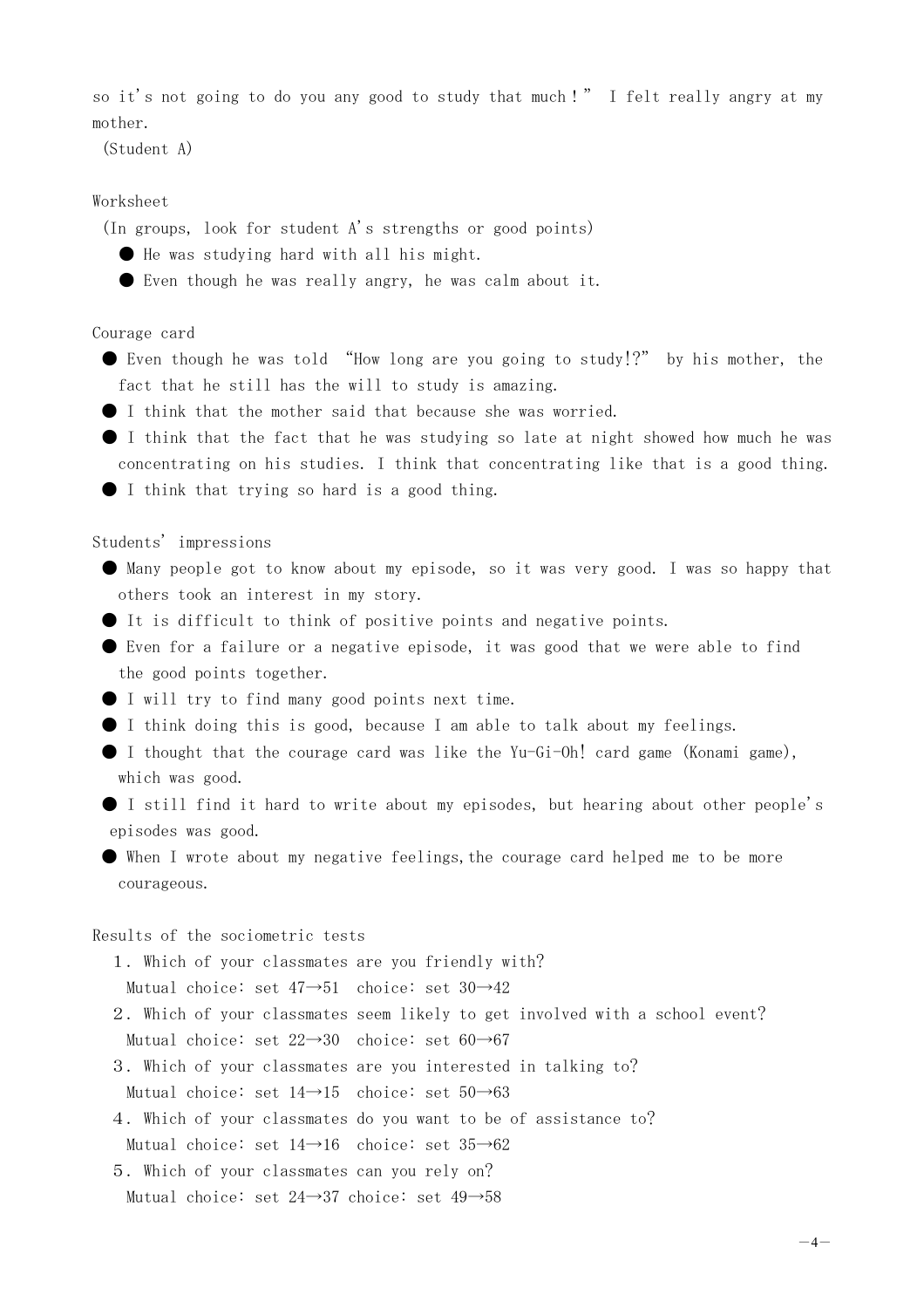```
Survey Results (1st time\sim3rd time)
  1. I am able to listen to others well.
    Yes: 15 people \rightarrow 24 people (+9)
   No: 18 people \rightarrow 9 people (-9)2. I try to understand my classmates.
   Yes: 25 people \rightarrow 30 people (+5)
   No: 8 people \rightarrow 3 people (-5)3. I can accept my classmates.
    Yes: 26 people \rightarrow 29 people (+3)
    No: 7 people \rightarrow 4 people (-3)4. I can cooperate with classmates I don't especially like when necessary.
   Yes: 27 people \rightarrow 29 people (+2)No: 6 people \rightarrow 4 people (-2)5. I can accept my classmates having a different opinion to my own.
    Yes: 27 people \rightarrow 29 people (+2)No: 6 people \rightarrow 4 people (-2)6. I trust my classmates.
   Yes: 25 people \rightarrow 28 people (+3)
   No: 8 people \rightarrow 5 people (-3)7. I have the ability to overcome all obstacles in my life on my own.
    Yes: 12 people \rightarrow 15 people (+3)
    No: 21 people \rightarrow 18 people (-3)8. My classmates often listen to me.
   Yes: 27 people \rightarrow 29 people (+2)No: 6 people \rightarrow 4 people (-2)9. My classmates try to understand me.
   Yes: 25 people \rightarrow 28 people (+3)
    No: 8 people \rightarrow 5 people (-3)10. My classmates accept me.
    Yes: 29 people \rightarrow 31 people (+2)No: 4 people \rightarrow 2 people (-2)11. My classmates trust me.
   Yes: 24 people \rightarrow 27 people (+3)
    No: 9 people \rightarrow 6 people (-3)12. Even if the teacher scolds me, my classmates regard me leniently.
    Yes: 29 people \rightarrow 31 people (+2)No: 4 people \rightarrow 2 people (-2)13. When I don't know what to do, my classmates help me out.
    Yes: 24 people \rightarrow 26 people (+2)No: 9 people \rightarrow 7 people (-2)14. I can talk to my classmates about some things that I can't talk to my parents about.
```

```
Yes: 19 people \rightarrow 22 people (+3)
```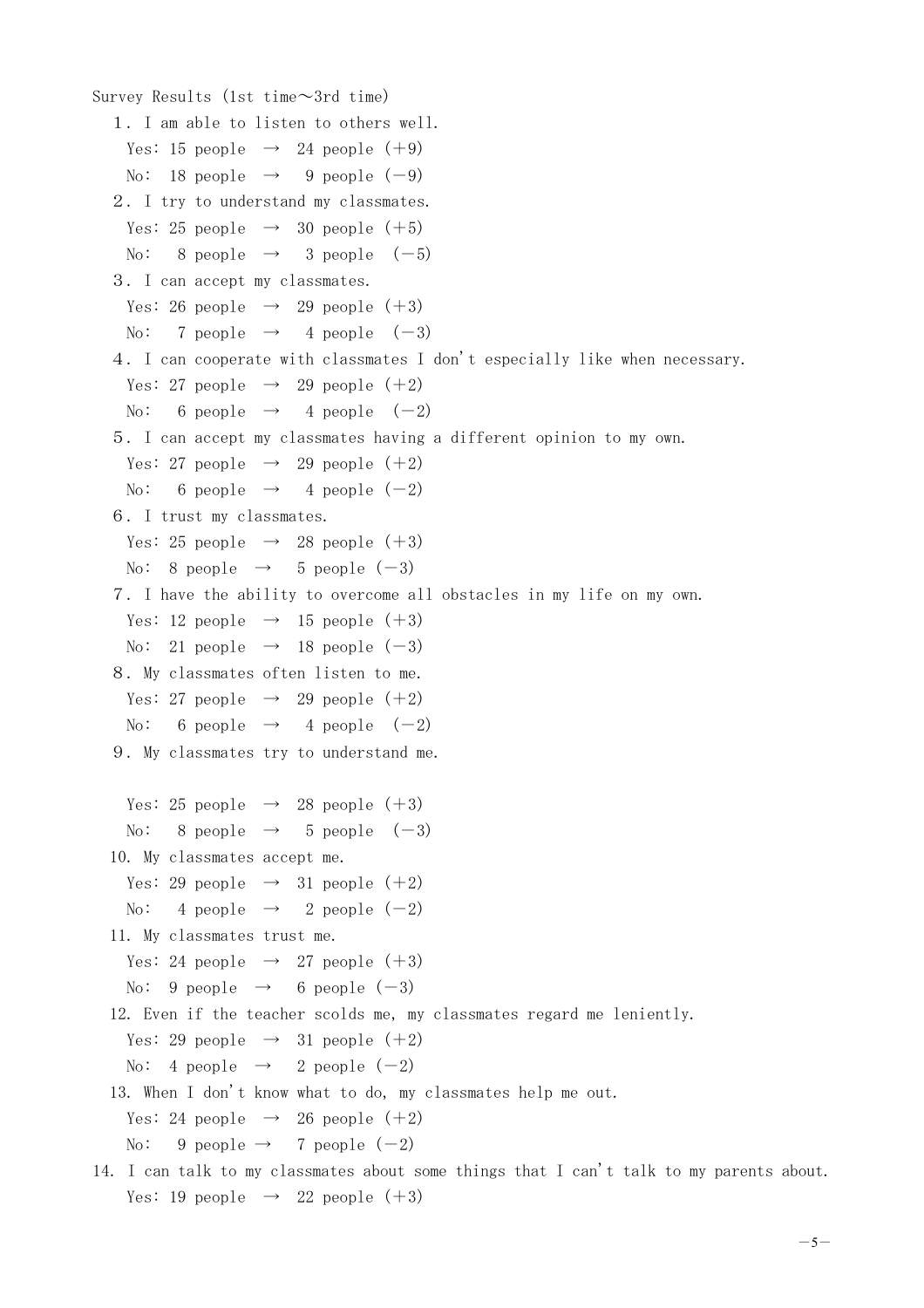```
No: 14 people \rightarrow 11 people (-3)15. I am at ease when I am with my classmates.
  Yes: 26 people \rightarrow 28 people (+2)
  No: 7 people \rightarrow 5 people (-2)
```
Conclusion: Results from P-EG

| 1. Type Henoji … O people             |
|---------------------------------------|
| $\cdots$ 1 person<br>2. Type Oka      |
| 3. Type N  8 people                   |
| 4. Reverse Type N  3 people           |
| $\cdots$ 3 people<br>5. Type M        |
| 6. Type W  6 people                   |
| 7. Type "Bottom of ravine" … 1 person |
| 8. Type V ··· 2 people                |
| 9. Type right up $\cdots$ 1 person    |
| 10. Type right down $\cdots$ 2 people |
| 11. Unable to judge  4 people         |

Conclusions

Even if only slightly, in the sociometric test, both the mutual choice and the actu<sup>~</sup> al choice rose. In the survey, those answering "yes" increased, and those answering "no" decreased. We can assume that this is because, with this approach, students with a concern for their classmates rose. In particular, through looking for the effort and strengths of the contributor in groups, concern for classmates rose. Also, through filling in and passing on the "Courage cards", the person passing it on gets a feel ing that they have contributed to the others, and the person receiving it gets the feeling that they are accepted by those around them, so both gain confidence and the feeling that "classmates are friends" is cultivated. Furthermore, through effective use of the worksheet and other materials, we can see that comments like "I was able to write about my episodes", "I was able to find someone else's strengths", or "I was able to help someone else find courage" demonstrate that the students were able to feel that "I have ability". Also, the fact that there were hardly any changes in the Projective EGOGRAM shows that in order to feel that "I have ability", or "people are my friends",we can see that it is not necessary for big changes of character.

#### References

- (1) 野田俊作:Passage 1.3 アドラーギルド、2005
- (2) 野田俊作・萩昌子著:クラスはよみがえる 創元社、1999
- (3) 木原孝博著:学級活動の理論 教育開発研究所、1996
- (4) ジェーン・ネルセン,リン・ロット著,会沢信彦訳:クラス会議で子どもが変わる コスモ スライブラリー、2000
- (5) 堀洋道監修,櫻井茂男・松井豊編:心理測定尺度集Ⅳ サイエンス社、2007
- (6) 國分康孝監修,清水井一編集:社会性を育てるスキル教育(中学1年~中学3年) 図書文化、